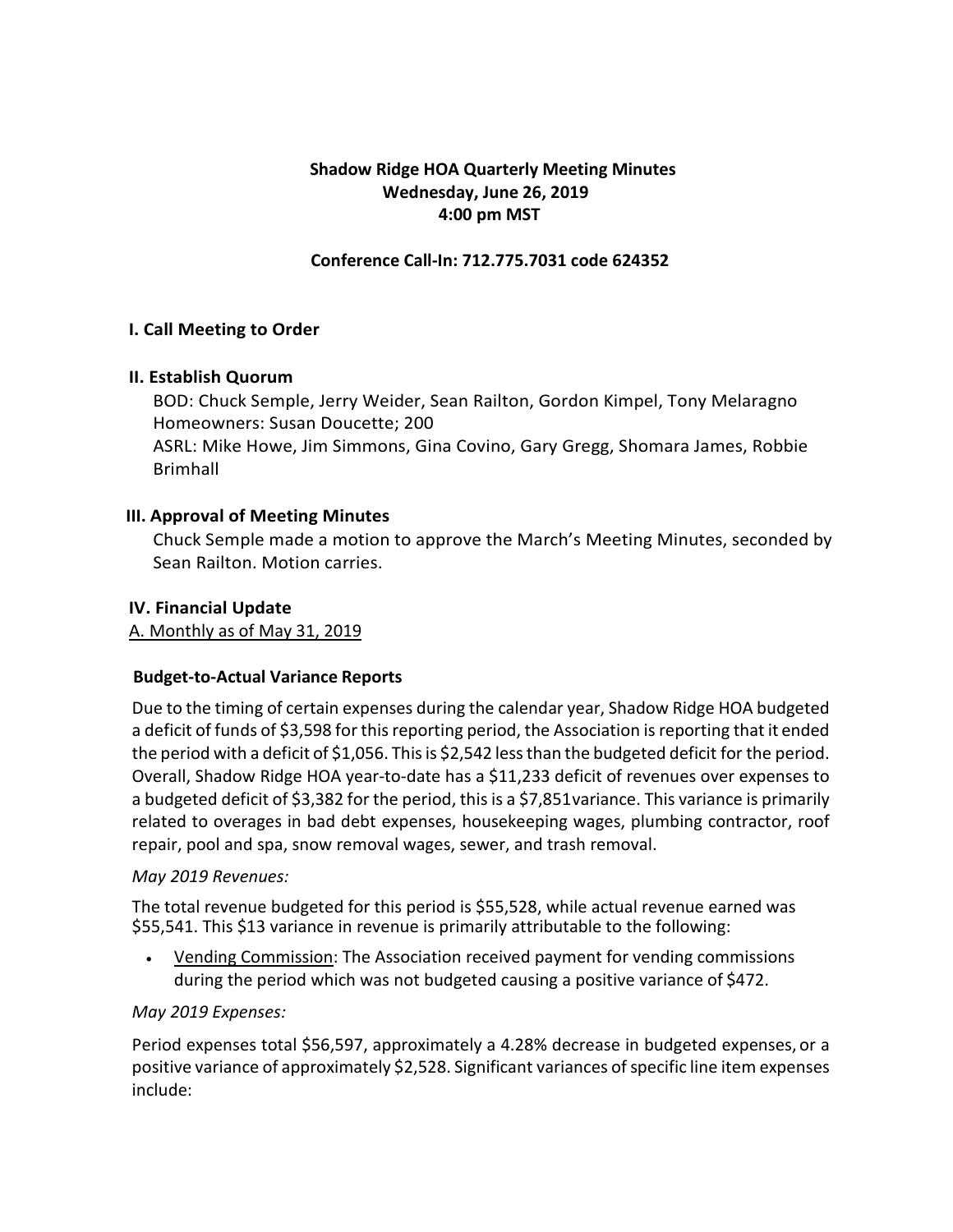• Roof Repair Contractor: unanticipated roofing work was needed on the roof during the period causing the \$588 variance.

### **Budget vs. Actuals**

- Finished under budget \$13,000; year to date \$16,000 better than budget
- Housekeeping: \$300 over budget
- Maintenance: \$11,000 better than budget, year to date \$6,500 worse than budget, based on snow removal and roof repair
- Supplies: \$400 over budget
- Utilities: \$900 over budget, due to sewer and water
- Capital Reserve at \$420,000

### B. 2020 Fiscal Years Dues Increase

- o Last Reserve Study was in 2014 by Complex Solution. Jim will obtain a new reserve study before the Annual Board Meeting.
- o Dues increase or Special Assessment will be determined based on study. 51% approval needed by homeowners.

# **V. Maintenance**

# A. Building Updates

- Leaky Toilets: toilets tested, zero are leaking
- Hot tub chlorine cell replacement: \$5,000
- New recycling bids have been purchased and placed where the old bins were and emptied as needed by onsite maintenance department. Two additional 5 yard recycle dumpsters have been added to the dumpster area and are emptied weekly by Republic Services.
- Brick/mortar repairs and 3 balcony resurfacing is on the schedule for September by CDC Restoration.
- Sign on side of building installed
- Handicap Wheelchair Accessibility
	- o Modify Unit 210 with a gate on their balcony, allowing access to the deck from the unit.
	- o Hot Tub Lift
- \*ASRL will obtain legal advice from Wrona & DuBois on gate and hot tub lift.

# B. Summer Projects

- Landscaping
	- $\circ$  Added new soil and planting flowers in the flower boxes in the front of the building and around the Shadow Ridge sign as we have done in previous years.
	- o Trees that are dying will be removed, collecting bids for removal and replacement of trees.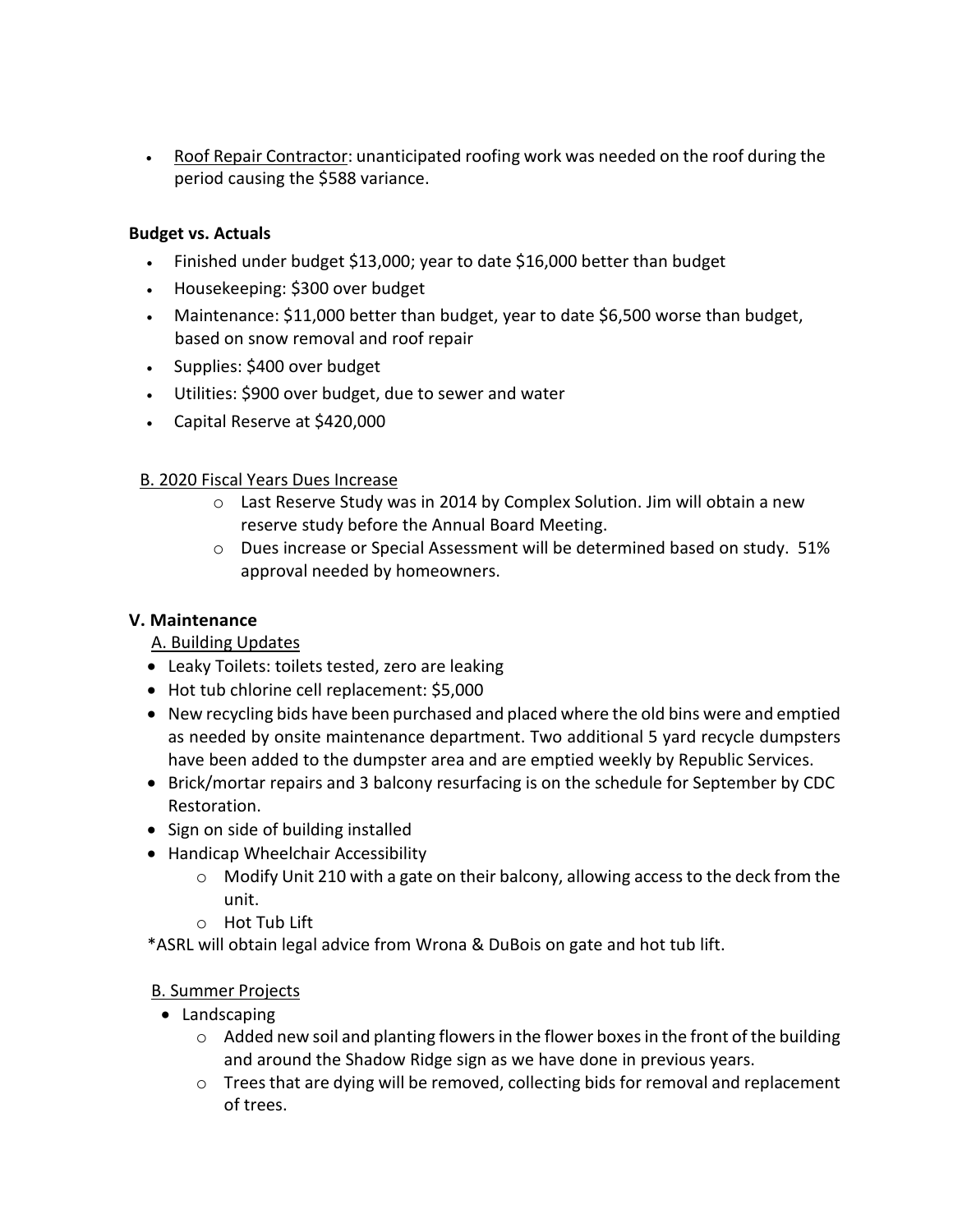- Balconies
	- $\circ$  We are in the process of continuing the balcony hand rail painting weather permitting.
- Resurface the pool deck and front of building
	- $\circ$  Due to the contractor having some trouble getting a permit from the city, the start date has been postponed to early July.

# C. Capital Improvements

- East elevator
	- o Kone elevator East: \$120,900.00/ West \$109,900.00 plus \$30,000.00 for cab upgrades.
	- o Otis elevator East: \$80,750.00/West \$78,500.00
	- o Thyssen Krupp East: \$82,408.00/West \$80,897.00
	- \*Chuck Semple makes a motion to replace East elevator with Thyssen Krupp for \$82,408. Seconded by Jerry Weider. Unanimously in favor. Motion carries.
- Lighting in the hallways
	- $\circ$  All 2<sup>nd</sup> floor wall sconces have had the light bulbs upgraded from 60 watt LED to 100watt LED. Just waiting for the ceiling lights to be installed to see the results before continuing with the rest of the floors.
- Roof replacement
	- o Aspen Roofing \$152,112.23
	- o S&S Roofing \$148,800
	- o Collin Roofing, repair rather than replace \$4,325.

\*Board of Directors approved Collin Roofing, patch and repair for \$4,325.

# D. Building Planning:

- Carpet Replacement: Met with Susan Monahan, interior designer and waiting for her to get back to Sean Railton. The basement level is the worst/priority. All five levels estimated at \$140,000.
- RFP for back stairs and locker room: One proposal from Ralph Stanislaw, Hans Hoffman Architect wasn't available. Location currently closed off with a sign stating "no entry." Only used as an emergency exit. Bid on lockers received by Wintersteiger for \$89,454.
- Front Entry remodel budgeted at \$279,000 for 2021
- Driveway: Evergreen Engineering helped to produce a plat and site survey related to driveway. Plat Amendment fully recorded with county.
- HVAC- Homeowner suggested Capstone Turbine CCHP replacement for HVAC, Jim Simmons will touch base with Ron Brenner on product reviews.

# **VI. Governance**

- Cell Phone Tower**:** Shadow Ridge will not have a cell phone tower placed on their roof. For the Board to approve it would need to be in the \$5,000 range.
- Unit Replacement of Water Efficient Toilets & Water Heaters**:** Letter will be sent